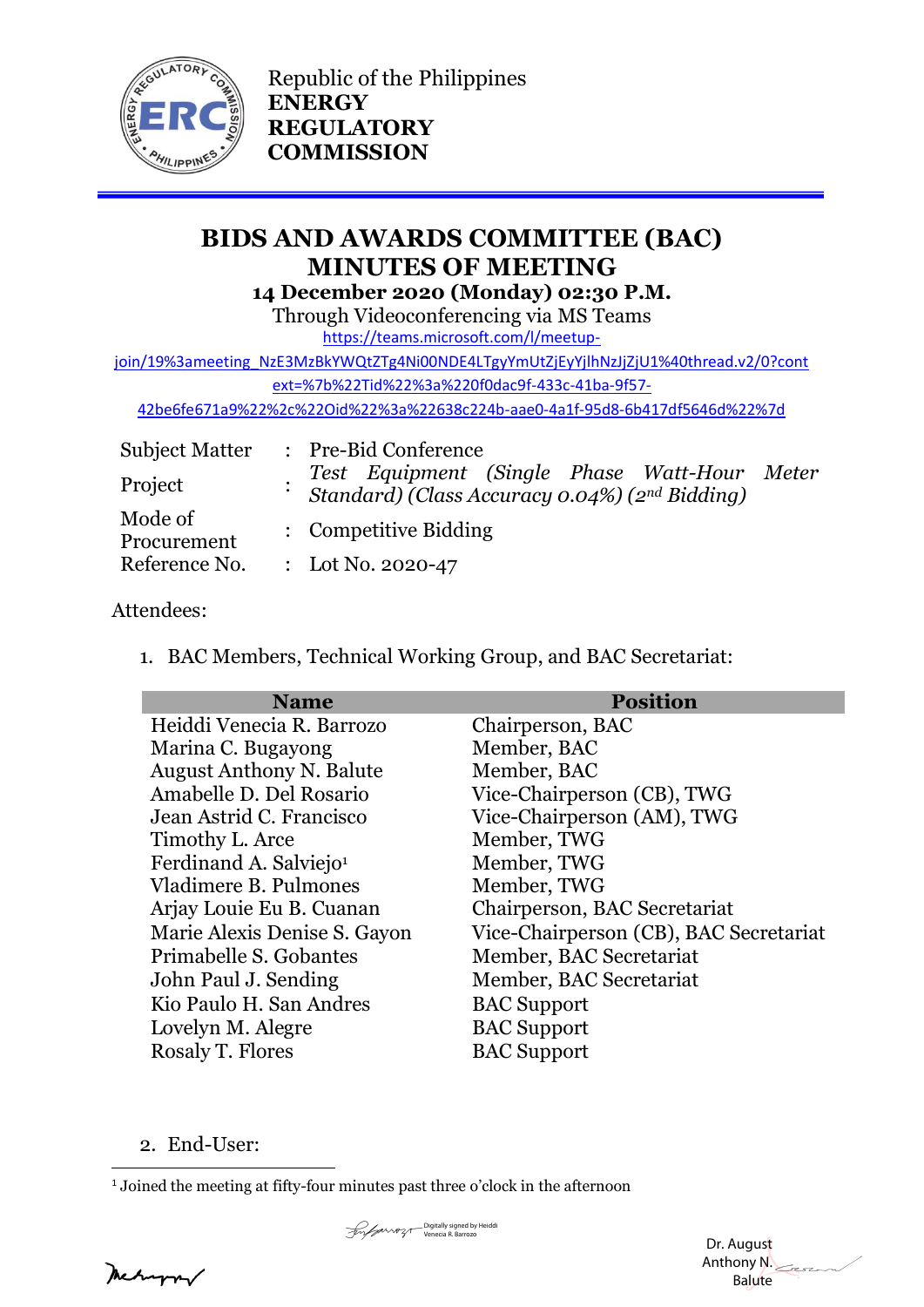| <b>Name</b>               | <b>Position</b>                        |
|---------------------------|----------------------------------------|
| Ray I. Biona <sup>2</sup> | Engineer III, Consumer Affairs Service |
|                           | (CAS)                                  |

3. Prospective Bidder:

| <b>Name</b>         | Company                                |
|---------------------|----------------------------------------|
| Sandra Mendoza      | <b>Spectrum Scientific Corporation</b> |
| Mark Caña           | <b>Spectrum Scientific Corporation</b> |
| <b>Marta Fortes</b> | <b>Spectrum Scientific Corporation</b> |
| Jonathan Capistrano | <b>Sunertech Corporation</b>           |

### **I. Call to Order**

The Pre-Bid Conference for the *Procurement of Test Equipment (Single Phase Watt-Hour Meter Standard) (Class Accuracy 0.04%) (2nd Bidding)* with an Approved Budget for the Contract (ABC) of Two Million Four Hundred Thousand Pesos (PhP2,400,000.00), was called to order at twenty-seven minutes past three o'clock in the afternoon (03:27 P.M.) through videoconferencing via MS Teams, with BAC Chairperson Heiddi Venecia R. Barrozo as the presiding officer.

#### **II. Determination of Quorum**

The BAC Secretariat Chairperson, Atty. Arjay Louie Eu B. Cuanan, confirmed the presence of a quorum with the attendance of BAC Chairperson Barrozo, and BAC Members Dr. August Anthony N. Balute and Atty. Marina C. Bugayong.

After having established the required quorum, BAC Secretariat Chairperson Cuanan likewise acknowledged the presence of the Technical Working Group (TWG), BAC Secretariat and support staff, as well as the representatives from the end-user and prospective bidders. Invitations to observe the Pre-Bid Conference were sent to Bishops-Businessmen's Conference for Human Development (BBC), Commission on Audit (COA), Philippine Chamber of Commerce and Industry (PCCI), and Transparency Accountability Network (TAN). However, none of the invited observers attended the pre-bid conference despite such notice.

Digitally signed by Heiddi Venecia R. Barrozo

Mehann/

<sup>2</sup> Joined the meeting at one-minute past four o'clock in the afternoon

**Minutes of the Meeting: Pre-Bid Conference for the Procurement of Test Equipment (Single Phase Watt-Hour Meter Standard) (Class Accuracy 0.04%) (2nd Bidding)** *<sup>2</sup>*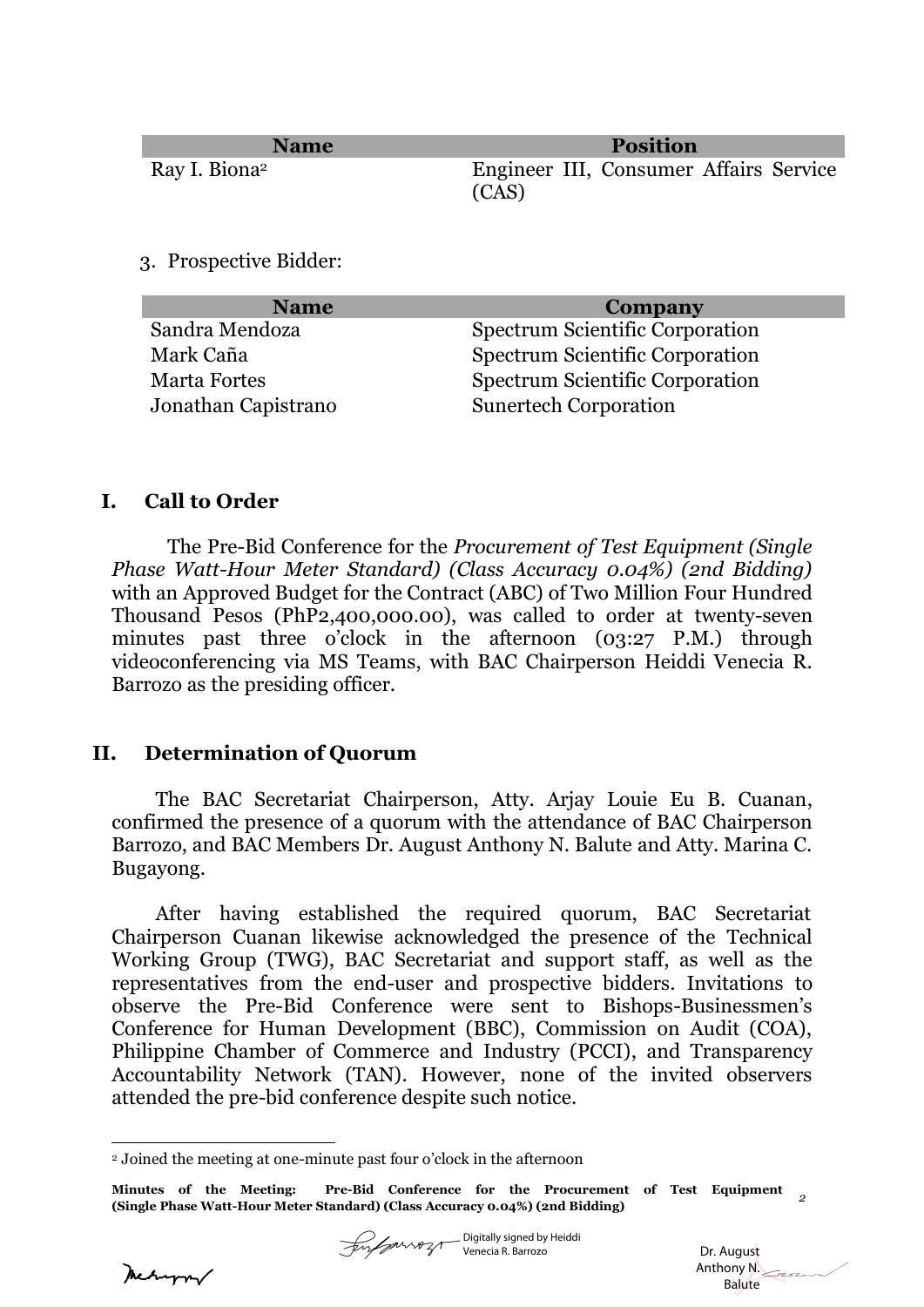### **III. Proceedings**

The BAC Chairperson briefly went over the salient features of the Technical Specifications (SPECS) of the project as shown on the screen such as the following: a) responsibilities of the winning bidder; b) schedule of delivery; contract period; c) specifications; and d) approved budget for the contract (ABC).

# **IV. Question and Answers**

- 1. Mr. Capistrano from Sunertech requested the following forms, namely: a) Statement of the prospective bidder of all its ongoing government and private contracts; b) Statement of the bidder's Single Largest Completed Contract (SLCC); c) Bid Securing Declaration; d) Omnibus Sworn Statement (OSS); e) Net Financial Contracting Capacity (NFCC); f) Financial Bid Form; and g.) Price Schedule since the said forms were not included in the PBD posted in the ERC website.
	- BAC Chairperson Barrozo explained that the BAC already uses the 6th edition of the PBD which does not include the requested forms. She added that the updated/current forms can be downloaded at the GGPB website under "Downloadables". Further, she stated that the BAC still uses the existing forms except for the revised ones such as the Omnibus Sworn Statement (OSS) which includes additional paragraphs as revised by the GPPB.
- 2. Mr. Capistrano asked if the trainings will be conducted at the Visayas Area Operations Division (VAOD) and at the Mindanao Area Operations Division (MAOD) of the ERC. He explained that multiple travels are highly unlikely during this pandemic and that there are cost implications that may also be considered. He also asked of the possibility of having a virtual or remote training to be conducted by their principal or the manufacturer of the equipment.
	- BAC Chairperson Barrozo answered that based on the SPECS, the trainings shall be conducted at the VAOD and MAOD, respectively. She added that the BAC will issue bid bulletins to clarify the question since there is no representative from the end-user to answer the clarification.

**Minutes of the Meeting: Pre-Bid Conference for the Procurement of Test Equipment (Single Phase Watt-Hour Meter Standard) (Class Accuracy 0.04%) (2nd Bidding)** *<sup>3</sup>*

Digitally signed by Heiddi Venecia R. Barrozo

 Dr. August Anthony N. Balute

Mechanon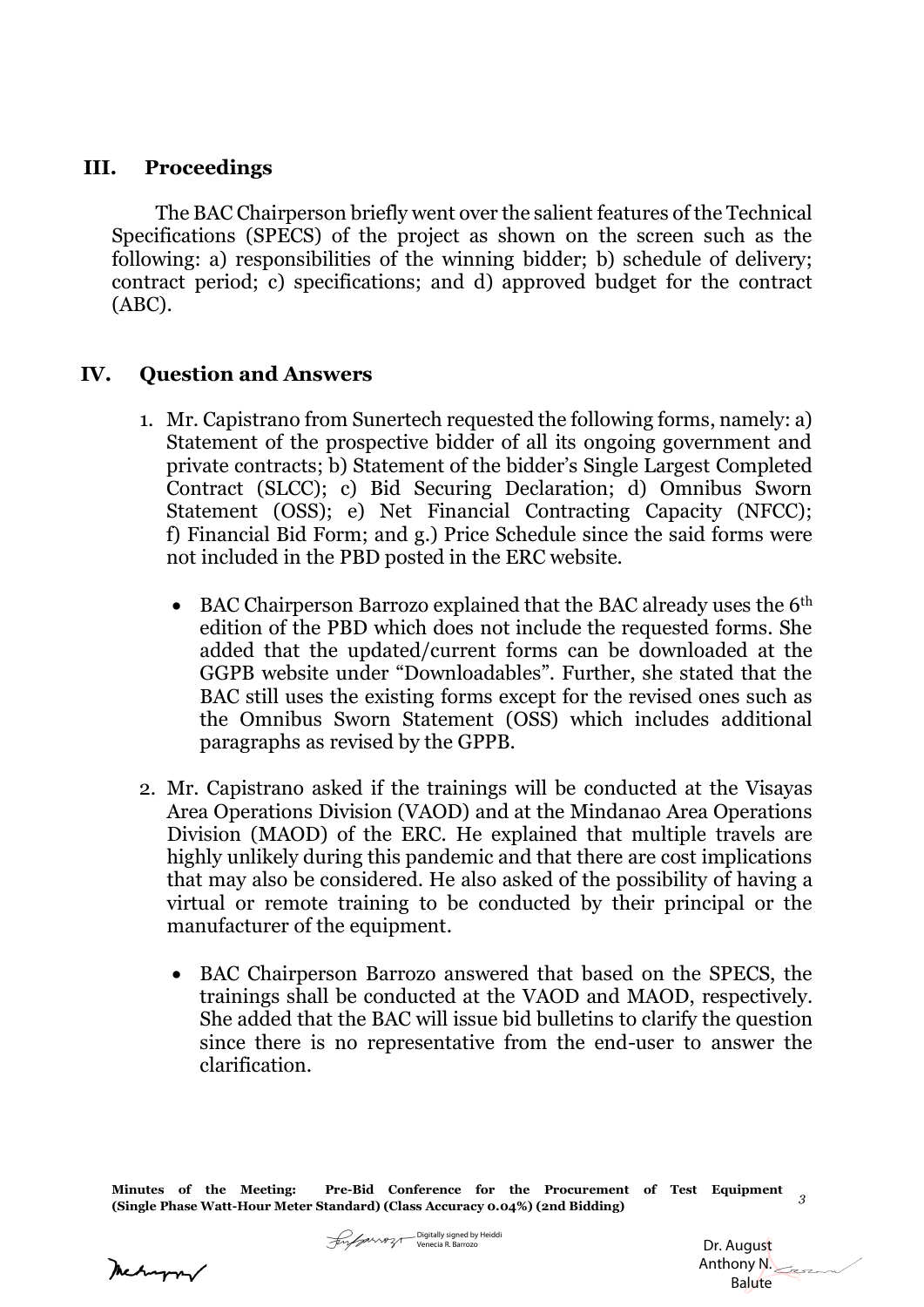- Subsequently, Engineer Ray I. Biona from CAS joined the meeting and answered that the trainings must be conducted separately at the VAOD and MAOD offices of the ERC.
- BAC Chairperson Barrozo answered that the SPECS contained "Hands-On Training". She then asked the prospective bidder if they are open to the possibility of a remote training to be conducted by their principal and a hands-on training afterwards, should there be a need for additional training.
- Engr. Biona clarified that a hands-on training must be conducted.
- 3. Mr. Capistrano asked for a clarification regarding the "spare parts" as contained in the PBD in relation to the cost thereof and the inclusion on the contract price. He also asked if they are under any obligation to apprise the ERC regarding the availability of the "spare parts" and whether they need to inform immediately the ERC of the availability of the "spare parts" in relation to items b(i) and (ii) of the PBD. Lastly, given that they still need to inquire first with their principal about the matter, he clarified as to what stage of the procurement should they inform the ERC.
	- The BAC Chairperson explained that the prospective bidder must assure the availability of the "spare parts" for a period of five  $(5)$ years. On the other hand, in terms of costing, in the event the subject equipment is already outside the warranty period, then the cost of spare parts will not form part of the contract price. Hence, the necessary payment should be made by the ERC.
	- BAC Chairperson Barrozo pointed out that should the prospective bidder obtain feedback from their principal regarding the nonavailability of the spare parts for the next five (5) years, as stated in the PBD, then that should be indicated already in the proposal. Consequently, it may be a ground for disqualification since the bidder will no longer be able to comply with the SPECS.
- 4. Mr. Mark Caña from Spectrum Scientific Corporation manifested that they do not have questions.

**Minutes of the Meeting: Pre-Bid Conference for the Procurement of Test Equipment (Single Phase Watt-Hour Meter Standard) (Class Accuracy 0.04%) (2nd Bidding)** *<sup>4</sup>*

Mechangran

 Dr. August Anthony N. Balute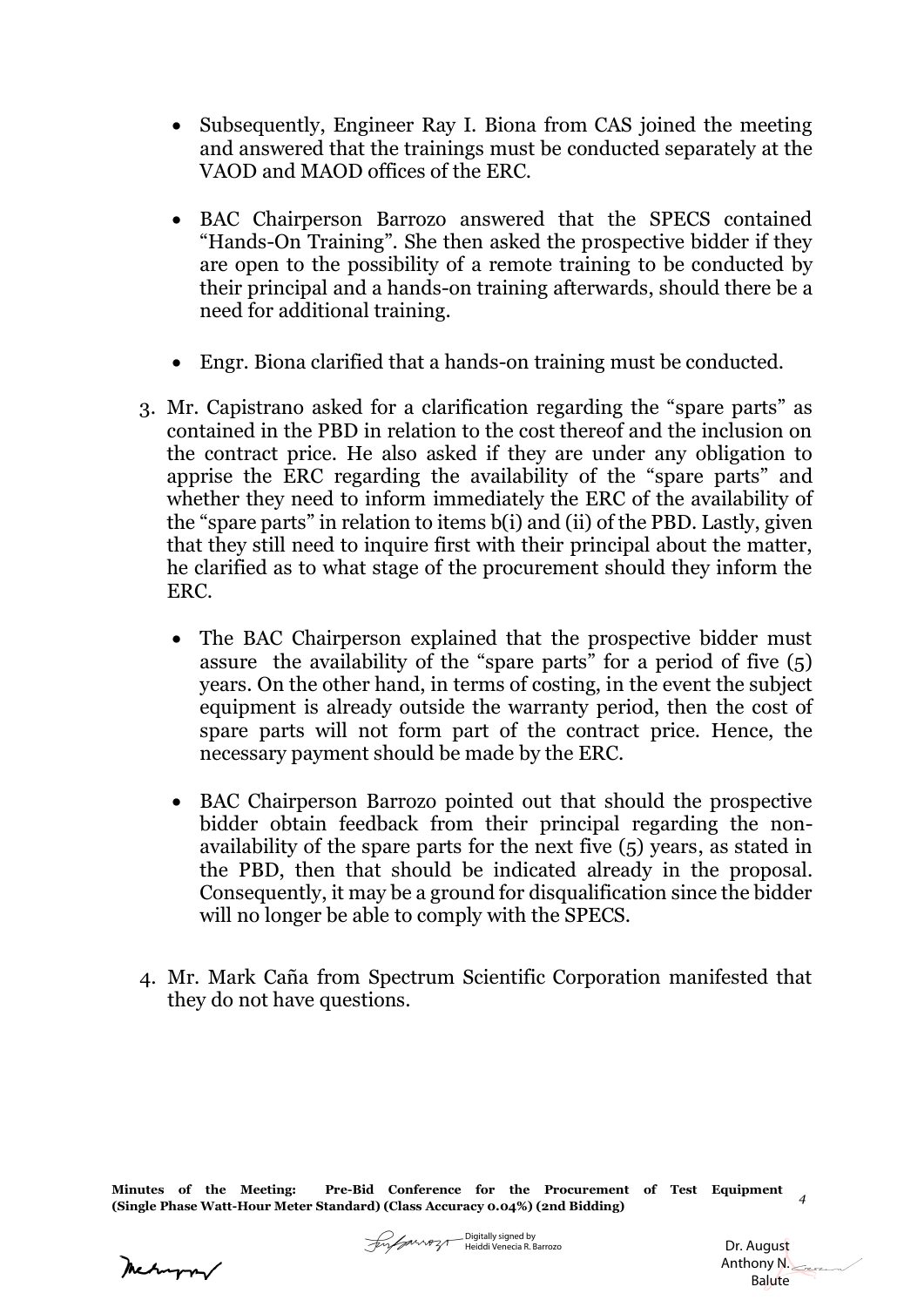The BAC Chairperson discussed the following timeline: a) deadline of submission of request for any clarification by the bidder on 18 December 2020; b) deadline of posting of any bid/supplemental bulletin on 21 December 2020; c) deadline for the manual submission of bids at the ERC Main Office on 28 December 2020 at nine o'clock in the morning (09:00 A.M.).

The BAC Chairperson reminded the prospective bidders to submit one (1) original and one (1) copy of their bids and to bring the original documents during the opening of bids for comparison. She likewise reminded them to strictly comply with the 2004 Notarial Rules of Practice especially with the submission of competent proof of identity and the nature of documents required to be submitted as stated in the PBD (i.e. original, copy).

*(The remainder of this page was intentionally left blank)*

**Minutes of the Meeting: Pre-Bid Conference for the Procurement of Test Equipment (Single Phase Watt-Hour Meter Standard) (Class Accuracy 0.04%) (2nd Bidding)** *<sup>5</sup>*

meturn



 Dr. August Anthony N. Balute